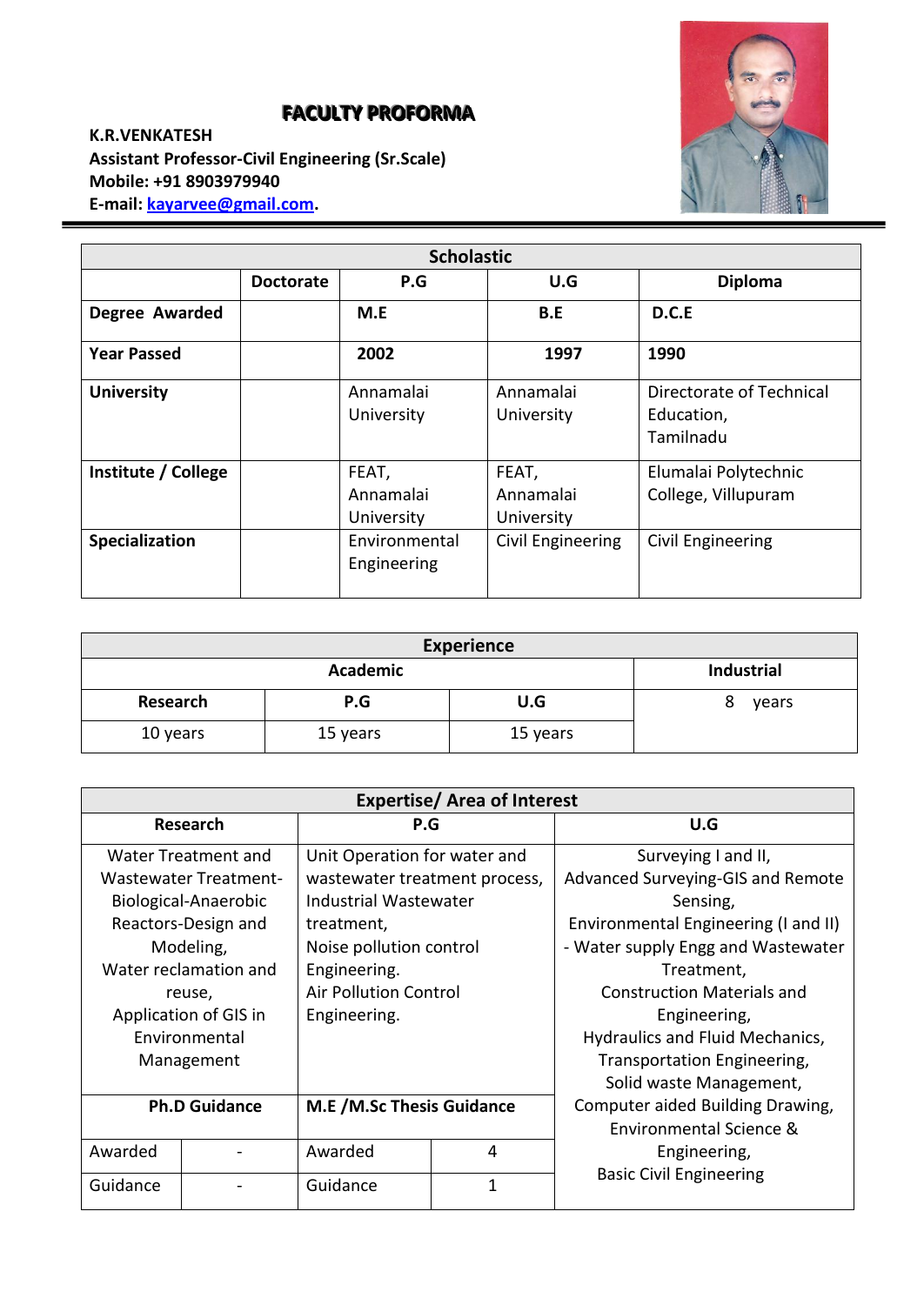#### **Academic Cadre Service Details**

| From       | To         | <b>Designation</b>            | <b>University/ College</b>         |
|------------|------------|-------------------------------|------------------------------------|
| 07-04-2003 | 06-04-2008 | Lecturer in Civil Engineering | FEAT, Annamalai University,        |
|            |            |                               | Annamalai Nagar                    |
| 07-04-2008 | 11-12-2017 | Lecturer in Civil Engineering | FEAT, Annamalai University,        |
|            |            | (Sr. Scale)/                  | Annamalai Nagar.                   |
|            |            | Assistant Professor in Civil  |                                    |
|            |            | Engineering (Sr. Scale)       |                                    |
| 12-12-2017 | Till date  | Assistant Professor in Civil  | *University College of Engineering |
|            |            | Engineering (Sr. Scale)       | Ariyalur, Ariyalur-621704.         |
|            |            |                               | (Constituent college of Anna       |
|            |            |                               | University, Chennai)               |

\* Deputed from Annamalai University

| <b>Software Knowledge</b> |                                  |  |  |  |
|---------------------------|----------------------------------|--|--|--|
|                           | $\checkmark$ AutoCADD            |  |  |  |
|                           | $\checkmark$ C & C <sup>++</sup> |  |  |  |

 $\checkmark$  MS-Office

#### **Research Projects**

| <b>Major</b> | <b>Minor</b> | <b>Total Amount in Rs</b> | <b>Status (ongoing and completed)</b> | P.I/C.I |
|--------------|--------------|---------------------------|---------------------------------------|---------|
|              |              | 15,27,000                 | ongoing                               |         |
|              |              |                           |                                       |         |
|              |              |                           |                                       |         |

# **Research Publications in Journals/ Books/ Popular Articles**

| <b>National</b> | International | <b>Popular Articles</b>  | <b>Books</b> |
|-----------------|---------------|--------------------------|--------------|
|                 |               | $\overline{\phantom{0}}$ | -            |
|                 |               |                          |              |

## **Conference/ Seminar/ workshop attended/ conducted**

| <b>Status</b>    | <b>Conference</b> |                      | Seminar | Workshop |
|------------------|-------------------|----------------------|---------|----------|
|                  | <b>National</b>   | <b>International</b> |         |          |
| <b>Conducted</b> | -                 | -                    | $\sim$  | -        |
| <b>Attended</b>  |                   |                      |         |          |

## **Other achievements/ awards/ Responsibility if any**

- **1. Award** obtain the award for best thesis work in M.E degree programme of Civil engineering from S. Ganapathi Endowment prize at Dr. Rajah Sir Muthiah Chettiyar Birthday celebrations held on 5-8-2003 at Annamalai Nagar.
- **2. Abroad Assignment:**-